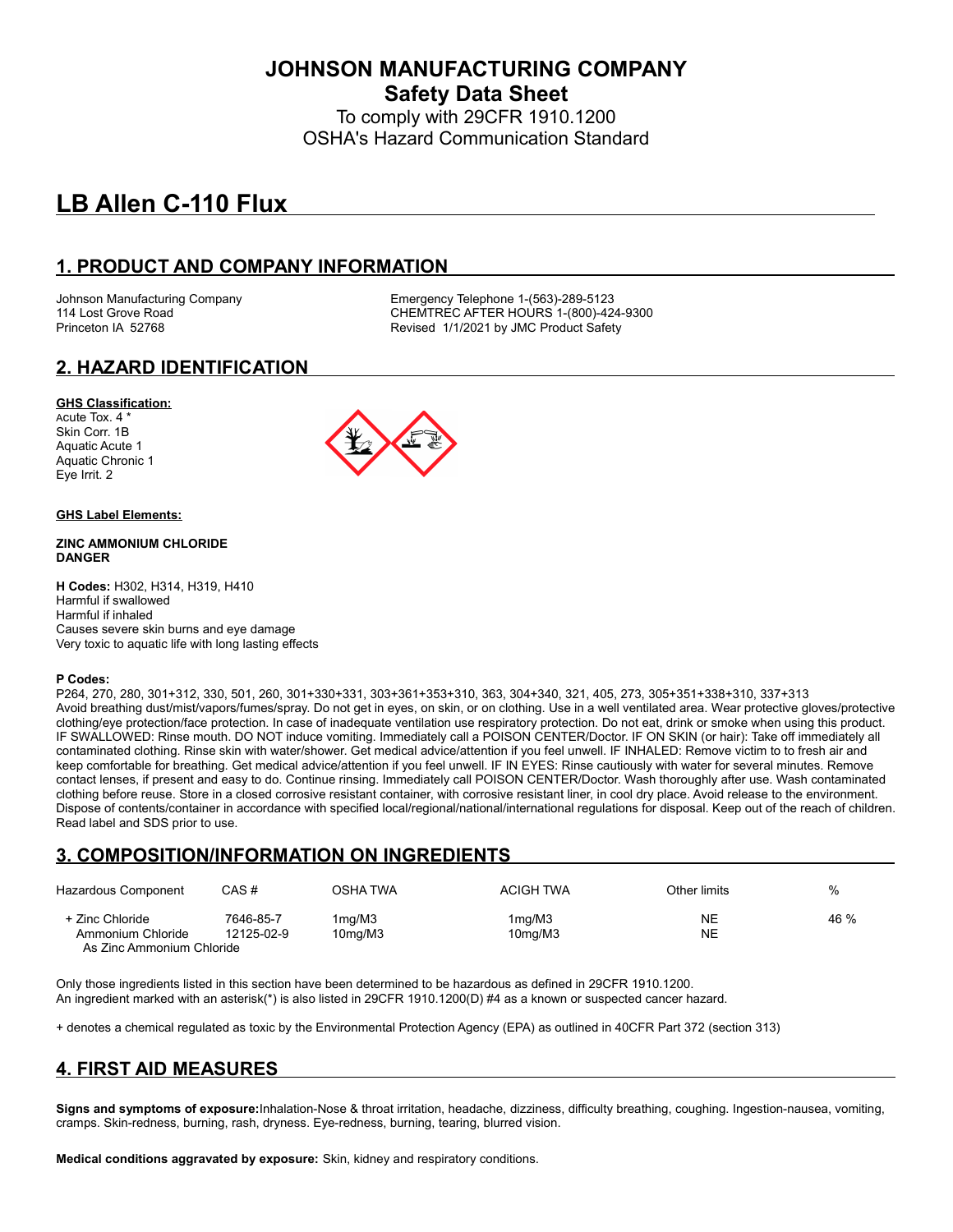#### **Emergency first aid procedures:**

 Skin: Flush with water immediately - Seek medical attention if necessary Eyes: Flush with water for 15 minutes - Seek medical attention Ingestion: DO NOT induce vomiting, drink large amounts of water - seek medical attention. Never give anything by mouth to an unconscious person Inhalation: Remove to fresh air. Support respiration if required - Seek medical attention

#### **5. FIREFIGHTING MEASURES**

**Extinguishing media**: dry chemical. **Special fire fighting procedures**: use self sustaining respiratory suit. **Unusual Fire and Explosion Hazards**: May release hydrochloric acid, zinc chloride, zinc oxide, ammonia fumes.

## **6. ACCIDENTAL RELEASE MEASURES**

**Methods and materials**: Flush into chemical sewer or soak up with a suitable absorbent. Wear adequate protection as described in section 8. **Environmental Precautions:** Avoid release to the environment. Collect spillage.

## **7. HANDLING & STORAGE**

Wash thoroughly after use. Wash contaminated clothing before reuse. Store in a closed corrosive resistant container, with corrosive resistant liner, in cool dry place. Keep out of the reach of children. Read label and SDS prior to use.

## **8. EXPOSURE CONTROLS/PERSONAL PROTECTION**

**Occupational Exposure Limit Values:** See section 3. Respiratory Protection (type): Acid mask required for fumes above TWA. Ventilation: Local Exhaust preferred Special: NE Mechanical: OK Other: NE Protective Gloves: plastic or rubber Eye Protection: Goggles or face shield Other Protective Clothing or Equipment: as required to avoid contact. Work/Hygienic Practices: Wash after use. Follow good industrial hygienic practices.

## **9. PHYSICAL AND CHEMICAL PROPERTIES**

Boiling Point: 230 F<br>Vapor Pressure (mm Hg): NE Melting Point: NE Vapor Pressure (mm Hg): NE<br>Vapor Density: NE Evaporation Rate: <1 (butyl acetate=1) Solubility in water: 100% pH: NE Flash Point: NE (TOC) Flammable Limits: lel: NE uel: NE Appearance and odor: clear to yellow liquid, odorless.

## **10. STABILITY AND REACTIVITY**

**Stability** : STABLE Conditions to avoid : none

**Incompatibility (materials to avoid)**: strong bases & acids, oxidizers, sulfides, halogens. **Hazardous Decomposition or Byproducts (incomplete combustion)**: Hydrochloric acid, zinc oxide, chlorine, ammonia, zinc chloride. **Hazardous Polymerization**: WILL NOT OCCUR Conditions to avoid: none

## **11. TOXICOLOGICAL INFORMATION**

**Routes of entry**: Inhalation: yes Skin: no Ingestion: yes

**Health Hazards (acute and chronic):** Contact with material or fumes may cause skin, eye and respiratory tract irritation or burns. Severe inhalation can cause pulmonary edema, which may not manifest for several hours after exposure. Ingestion may result in irritation or burning of the digestive tract. Gross inhalation or ingestion can result in death. LD50 (ZnCl2)(rat)=350 mg/kg. May be mutagenic in lab animals. May cause sensitization. Chronic exposures can result in permanent liver, kidney and respiratory system effects. Studies show that health risks vary by individual. Minimize exposure as a precaution.

**Carcinogenicity:** not determined NPT? no IARC Monographs? no